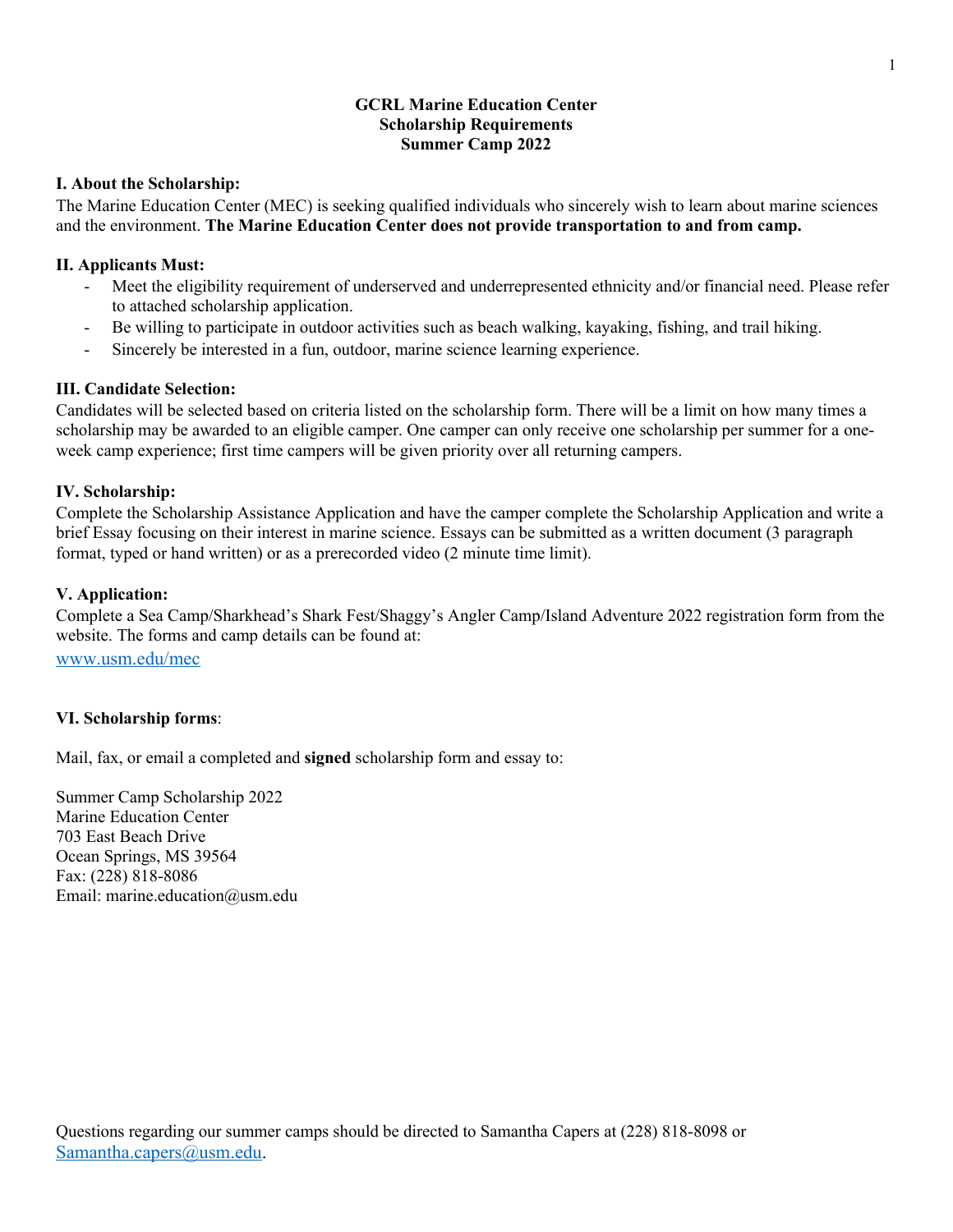# **Scholarship Assistance Application 2022 (To Be Completed by Parent/Guardian)**

| Camper First Name<br>Address<br>County Phone County Phone Email<br>County Phone Email                                                                                                                                                                                                                                                                           |                                                                                   |  |  |  |                                                                                                                       |  |
|-----------------------------------------------------------------------------------------------------------------------------------------------------------------------------------------------------------------------------------------------------------------------------------------------------------------------------------------------------------------|-----------------------------------------------------------------------------------|--|--|--|-----------------------------------------------------------------------------------------------------------------------|--|
|                                                                                                                                                                                                                                                                                                                                                                 |                                                                                   |  |  |  |                                                                                                                       |  |
|                                                                                                                                                                                                                                                                                                                                                                 |                                                                                   |  |  |  |                                                                                                                       |  |
|                                                                                                                                                                                                                                                                                                                                                                 |                                                                                   |  |  |  |                                                                                                                       |  |
| County<br>School<br>School<br>Birthdate<br>New Camper Returning Camper Previously Received Summer Camp Scholarship                                                                                                                                                                                                                                              |                                                                                   |  |  |  |                                                                                                                       |  |
|                                                                                                                                                                                                                                                                                                                                                                 |                                                                                   |  |  |  |                                                                                                                       |  |
| <i>If returning, please list previous camp attended and when</i><br>Camp You Wish To Attend (Circle One): Sea Camp (1 <sup>st</sup> -6 <sup>th</sup> grade) Sharkhead's Shark Fest (7 <sup>th</sup> -12 <sup>th</sup> grade)<br>Shaggy's Angler Camp (7 <sup>th</sup> -12 <sup>th</sup> grade) Island A                                                         |                                                                                   |  |  |  |                                                                                                                       |  |
| Parent/Guardians (Please list each parent or guardian who is responsible for camper.)                                                                                                                                                                                                                                                                           |                                                                                   |  |  |  |                                                                                                                       |  |
|                                                                                                                                                                                                                                                                                                                                                                 |                                                                                   |  |  |  |                                                                                                                       |  |
| Relationship to Camper                                                                                                                                                                                                                                                                                                                                          |                                                                                   |  |  |  |                                                                                                                       |  |
| Contact Phone Number                                                                                                                                                                                                                                                                                                                                            |                                                                                   |  |  |  |                                                                                                                       |  |
|                                                                                                                                                                                                                                                                                                                                                                 |                                                                                   |  |  |  |                                                                                                                       |  |
|                                                                                                                                                                                                                                                                                                                                                                 |                                                                                   |  |  |  |                                                                                                                       |  |
| Relationship to Camper                                                                                                                                                                                                                                                                                                                                          |                                                                                   |  |  |  |                                                                                                                       |  |
| Contact Phone Number                                                                                                                                                                                                                                                                                                                                            |                                                                                   |  |  |  |                                                                                                                       |  |
|                                                                                                                                                                                                                                                                                                                                                                 |                                                                                   |  |  |  |                                                                                                                       |  |
|                                                                                                                                                                                                                                                                                                                                                                 |                                                                                   |  |  |  |                                                                                                                       |  |
| Relationship to Camper                                                                                                                                                                                                                                                                                                                                          |                                                                                   |  |  |  |                                                                                                                       |  |
| Contact Phone Number                                                                                                                                                                                                                                                                                                                                            |                                                                                   |  |  |  |                                                                                                                       |  |
|                                                                                                                                                                                                                                                                                                                                                                 |                                                                                   |  |  |  |                                                                                                                       |  |
|                                                                                                                                                                                                                                                                                                                                                                 |                                                                                   |  |  |  |                                                                                                                       |  |
| Relationship to Camper                                                                                                                                                                                                                                                                                                                                          |                                                                                   |  |  |  |                                                                                                                       |  |
|                                                                                                                                                                                                                                                                                                                                                                 |                                                                                   |  |  |  |                                                                                                                       |  |
| If there are any additional parent/guardians responsible for the camper, please list them on the back of this application.<br>Ethnicity: Please check one of the following. It is not required by law for the applicant to answer this question, but<br>scholarship funds are granted based on UNDERREPRESENTED UNDERSERVED ETHNICITY<br>and/or FINANCIAL NEED. |                                                                                   |  |  |  |                                                                                                                       |  |
|                                                                                                                                                                                                                                                                                                                                                                 | African American Mative American Musques Elispanic Matian Mucasian (Non-Hispanic) |  |  |  |                                                                                                                       |  |
|                                                                                                                                                                                                                                                                                                                                                                 |                                                                                   |  |  |  |                                                                                                                       |  |
| <b>Household Information</b><br>Age distribution of household members (Youngest to oldest) ______________________<br>Single Parent Home? yes no (Please check one)                                                                                                                                                                                              |                                                                                   |  |  |  |                                                                                                                       |  |
|                                                                                                                                                                                                                                                                                                                                                                 |                                                                                   |  |  |  | Optional: Please describe any special expenses or changes in family or economic circumstances over the past year that |  |

*support your request for financial aid.*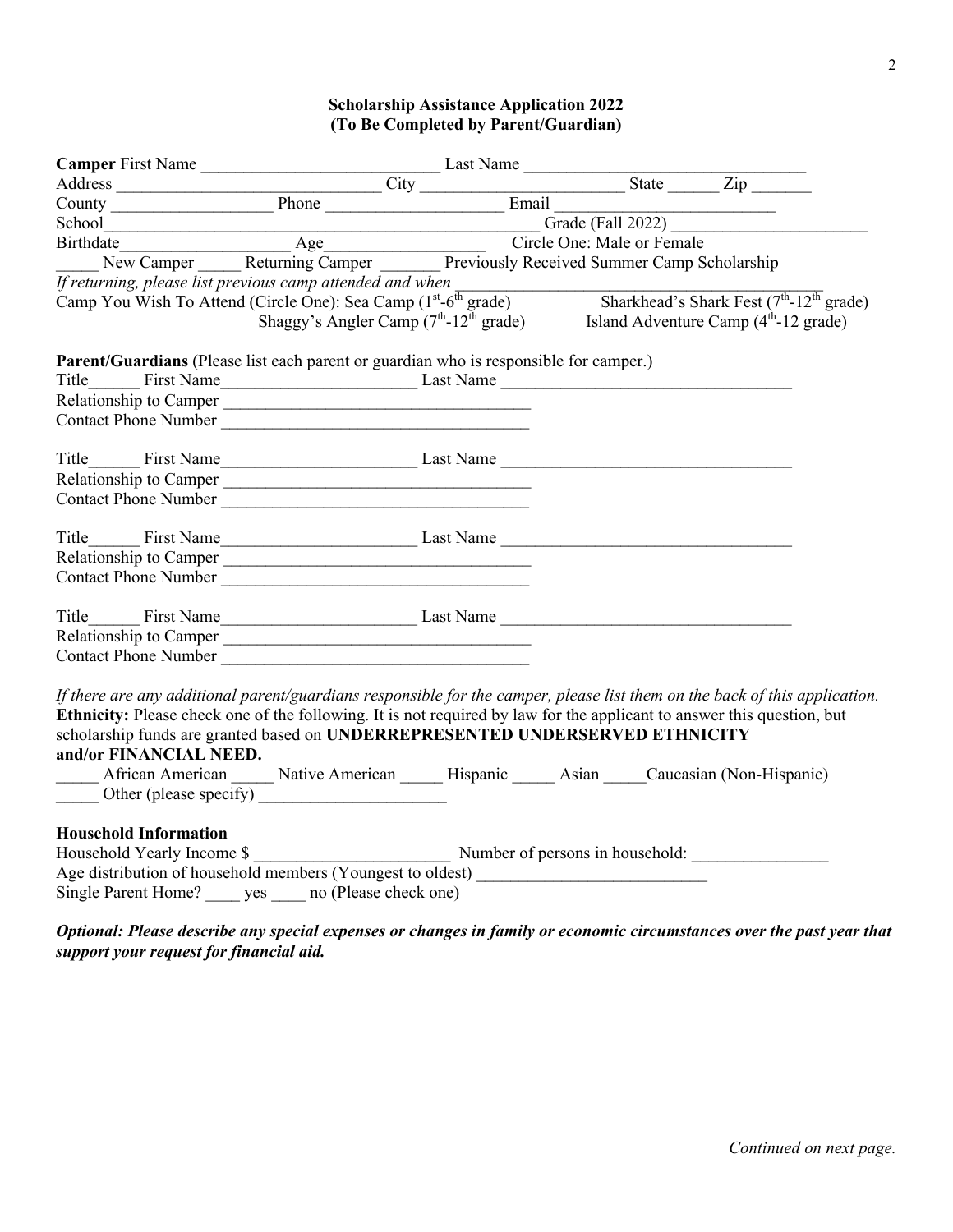**In a few short sentences, please describe why you believe your camper would benefit from an opportunity to attend one of the camps.** 

**If awarded scholarship, please check the preferred camp session.** 

#### **Marine Education Center – Ocean Springs, MS**

| Sea Camp: Ultimate Sea-vivor                   | <b>Shaggy's Angler Camp</b>                 |
|------------------------------------------------|---------------------------------------------|
| June 6-10 $(1^{st} - 6^{th})$ grade)           | July 3-7 $(7th - 12th$ grade)               |
| June 13-17 $(1^{st} - 6^{th})$ grade)          | June 10-14 ( $7th$ -12 <sup>th</sup> grade) |
| June 27-July 1 $(1st-6th \text{ grade})$       |                                             |
| July 11-15 $(1^{st} - 6^{th})$ grade)          |                                             |
| July 18-22 ( $1^{st}$ - 6 <sup>th</sup> grade) |                                             |
| July 18-22 ( $1^{st}$ - 6 <sup>th</sup> grade) |                                             |
| <b>Sharkhead's Shark Fest</b>                  | <b>Island Adventure Camp</b>                |
| June 6-10 $(7th-12th$ grade)                   | June 21-24 ( $4th$ -12 <sup>th</sup> grade) |
| June 13-17 $(7^{th} - 12^{th})$ grade)         | July 5-8 $(4^{th} - 12^{th} \text{ grade})$ |

**I have read and completed this form to the best of my ability and certify that all information included is accurate. I understand that this application will not be reviewed if all information is not completed as requested.** 

| $\sim \cdot$<br>Signature of Parent/G<br>Guardian |  | our |
|---------------------------------------------------|--|-----|
|---------------------------------------------------|--|-----|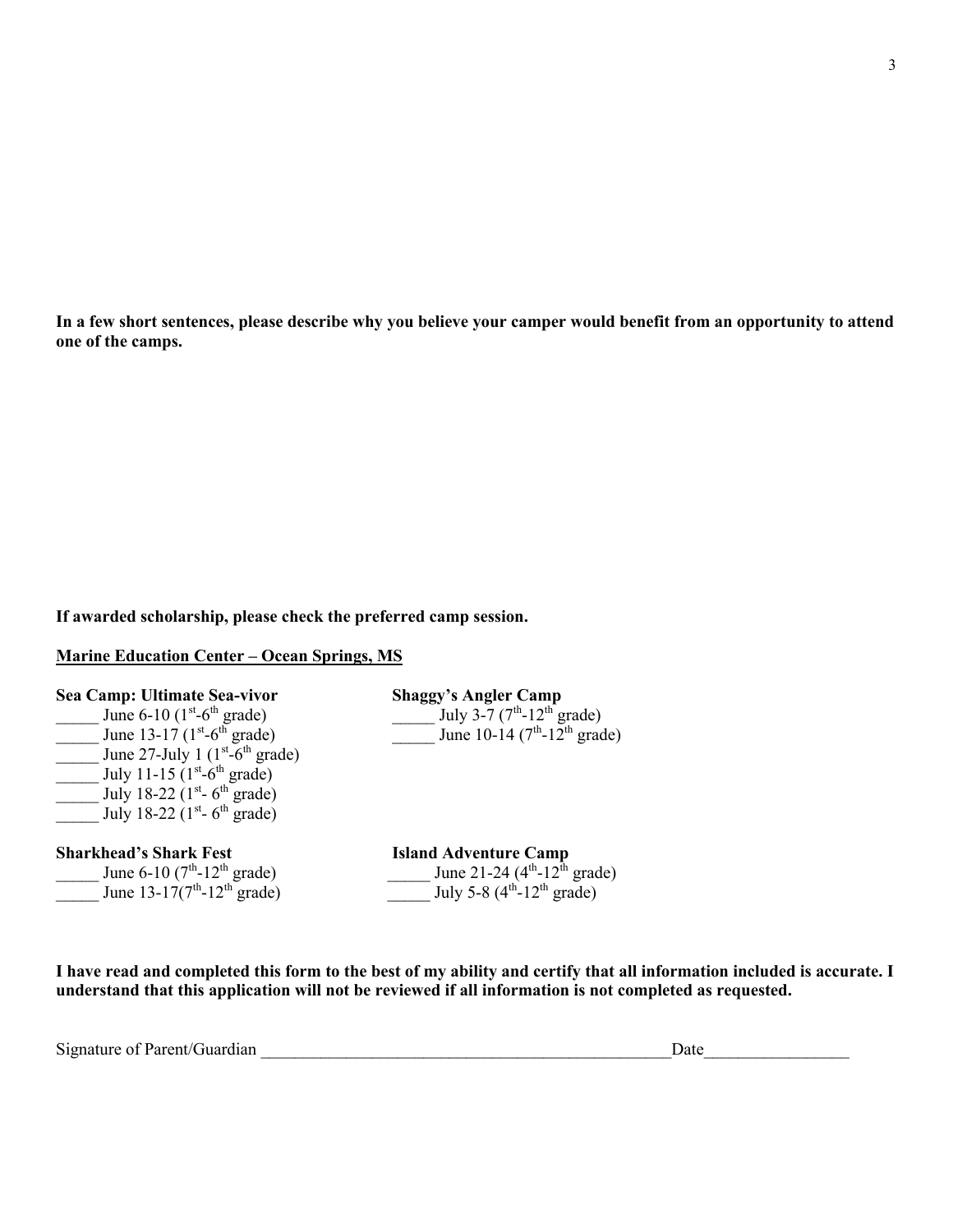# **Scholarship Application 2022 – Application DUE by May 1st**

**(To Be Completed by Camper)**  All About the Camper My name is: What is your favorite topic in school and why?

Are you involved in any science related activities now? (School clubs, private lessons or classes, social clubs, etc.)

Please describe *why you want to attend* one of the camps (Sea Camp, Shark Fest, Angler Camp); attach an extra form if needed.

 $\mathcal{L}_\mathcal{L} = \mathcal{L}_\mathcal{L} = \mathcal{L}_\mathcal{L} = \mathcal{L}_\mathcal{L} = \mathcal{L}_\mathcal{L} = \mathcal{L}_\mathcal{L} = \mathcal{L}_\mathcal{L} = \mathcal{L}_\mathcal{L} = \mathcal{L}_\mathcal{L} = \mathcal{L}_\mathcal{L} = \mathcal{L}_\mathcal{L} = \mathcal{L}_\mathcal{L} = \mathcal{L}_\mathcal{L} = \mathcal{L}_\mathcal{L} = \mathcal{L}_\mathcal{L} = \mathcal{L}_\mathcal{L} = \mathcal{L}_\mathcal{L}$ 

Please *briefly describe why you believe you deserve a scholarship* for one of the camps; attach an extra form if needed.

 $\mathcal{L}_\mathcal{L} = \mathcal{L}_\mathcal{L} = \mathcal{L}_\mathcal{L} = \mathcal{L}_\mathcal{L} = \mathcal{L}_\mathcal{L} = \mathcal{L}_\mathcal{L} = \mathcal{L}_\mathcal{L} = \mathcal{L}_\mathcal{L} = \mathcal{L}_\mathcal{L} = \mathcal{L}_\mathcal{L} = \mathcal{L}_\mathcal{L} = \mathcal{L}_\mathcal{L} = \mathcal{L}_\mathcal{L} = \mathcal{L}_\mathcal{L} = \mathcal{L}_\mathcal{L} = \mathcal{L}_\mathcal{L} = \mathcal{L}_\mathcal{L}$ 

Please circle the answer that best describes you're feeling about the following statements.

- 1. I can be myself around other people. Strongly Agree Agree Disagree Strongly Disagree
- 2. I can make friends. Strongly Agree Agree Disagree Strongly Disagree
- 3. I can be a leader in the future. Strongly Agree Agree Disagree Strongly Disagree
- 4. I'm an important part of my community. Strongly Agree Agree Disagree Strongly Disagree
- 5. I enjoy learning about science. Strongly Agree Agree Disagree Strongly Disagree
- 6. I am respectful and listen well to my teachers. Strongly Agree Agree Disagree Strongly Disagree

| <b>Office Use Only</b> |                          |      |
|------------------------|--------------------------|------|
| Date submitted         | Reviewed by              | Date |
| Accepted               | Denied Reason of Denial: |      |